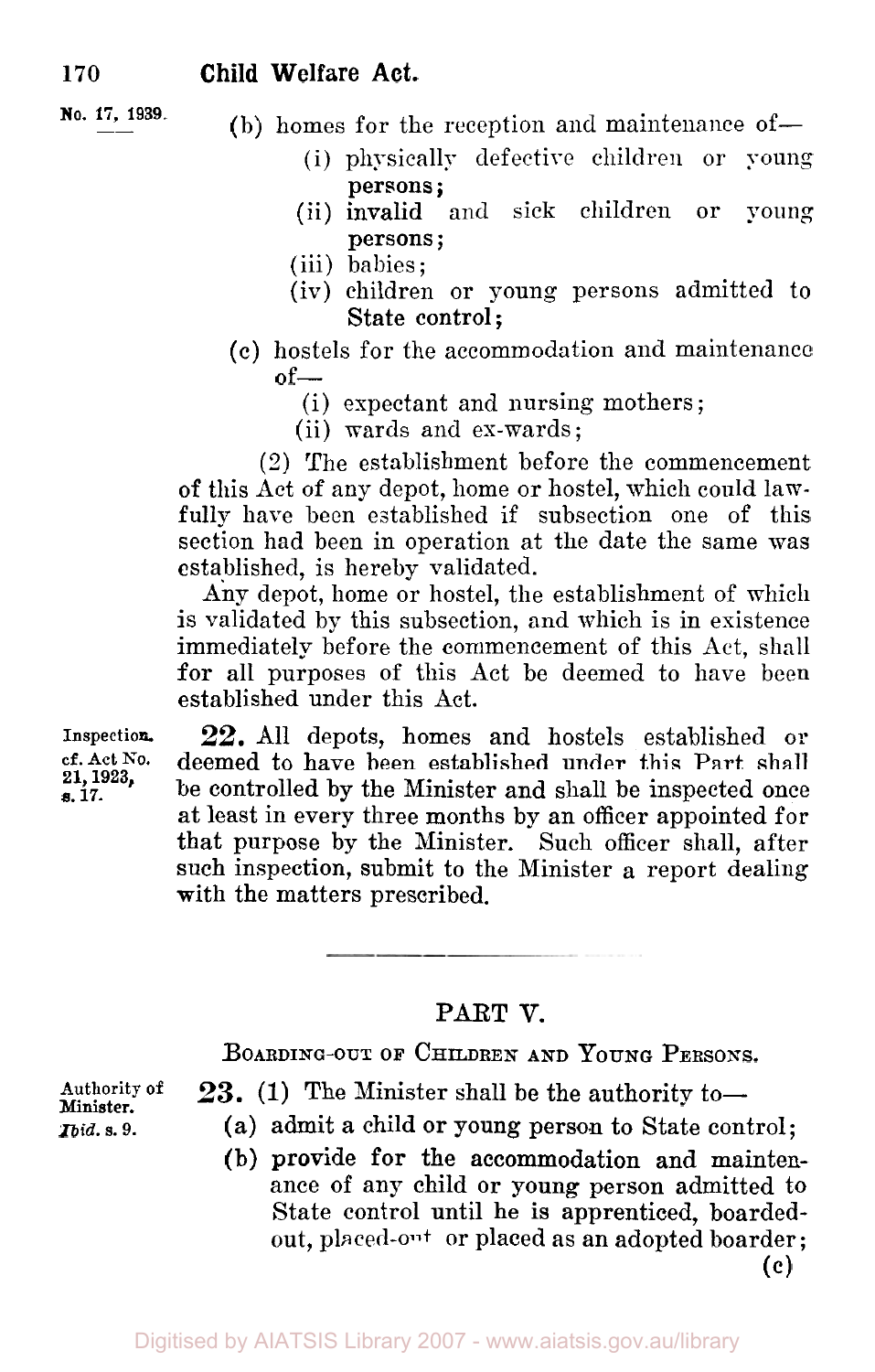- $\alpha$  (c) pay foster parents such rates as may be pre- $\frac{N_0.17, 1939}{\cdots}$ scribed ;
- (d) direct the removal or transfer of any ward (other than a ward who has been committed to an institution for a specified term) ;
- (e) apprentice, board-out, place-out, or place as an adopted boarder any ward (other than **a** ward who has been committed to an institution for a specified term) ;
- (f) approve of persons applying for the custody **of**  wards and of the homes of such persons ;
- (g) arrange the terms and conditions of the custody of any ward;
- (h) direct the restoration of any ward (other than a ward who has been committed to an institution for a specified term) to the care of his parent or of any other person;
- (i) direct the absolute discharge of any ward (other than a ward who has been committed to an institution for a specified term) from supervision and control.

**(2)** (a) The Minister may, under and in accordance with subsection one of this section, board out any child or young person to the person for the time being in charge of any charitable depot, home or hostel and may make to the person in charge of such charitable depot, home or hostel payments in respect of such child or young person at the rates prescribed for payments under paragraph (c) of that subsection.

(b) Where the total meekly earnings of a child or young person are not sufficient to cover the meekly inclusive cost of his maintenance and a reasonable amount to cover pocket money and travelling expenses the Minister may place such child or young person in the care of the person for the time being in charge of any charitable hostel and may subsidise the meekly earnings **of** such child or young person so as to provide **for** the difference between such week17 inclusive cost and the total weekly earnings **of** such child or young person. **Such**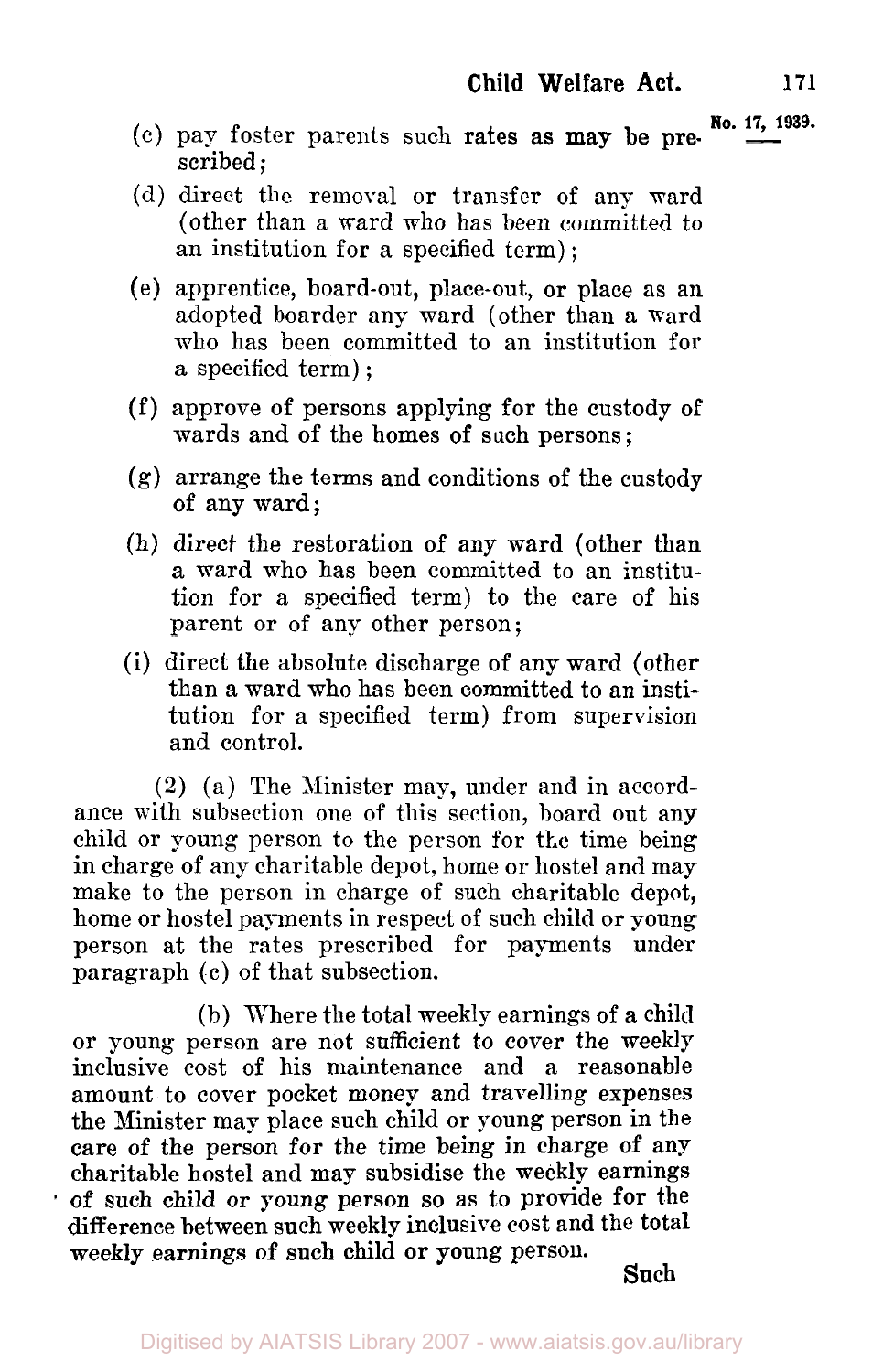**No. 17, 1939.** Such subsidy may be continued until such time as the total weekly earnings of the child or young person render this subsidy unnecessary.

> (c) The following provisions shall apply with respect to each charitable depot, home or hostel (which was in existence immediately before the commencement of this Act) to the person for the time being in charge of which any child or young person is boarded out pursuant to paragraph  $(a)$  of this subsection :-

(i) **A** committee convened by the Minister shall, in respect of each such charitable depot, home or hostel ascertain the average number of children and young persons who were inmates thereof during the period of two years immediately before the commencement of this Act.

Such committee shall consist of the Government Statistician or an officer of the Public Service nominated by him, the Director or an officer. of the Child Welfare Department nominated by him and a person selected by the Minister from persons whose names are on a panel of names of persons appointed in the manner prescribed to represent the charitable organisations by which such charitable depots, homes or hostels are conducted and maintained.

For the purpose of exercising or performing its functions under this subparagraph the committee or any officer of the Public Service nominated by it for the purpose, may inspect the books, accounts and records of any charitable depot, home or hostel **and** make extracts thereof or copies therefrom.

(ii) No payment shall be made pursuant to paragraph (a) of this subsection unless the total number of children and young persons who are for the time being inmates of the charitable depot, home or hostel exceeds the average number so ascertained in respect **of** that charitable depot, home or hostel.

(iii)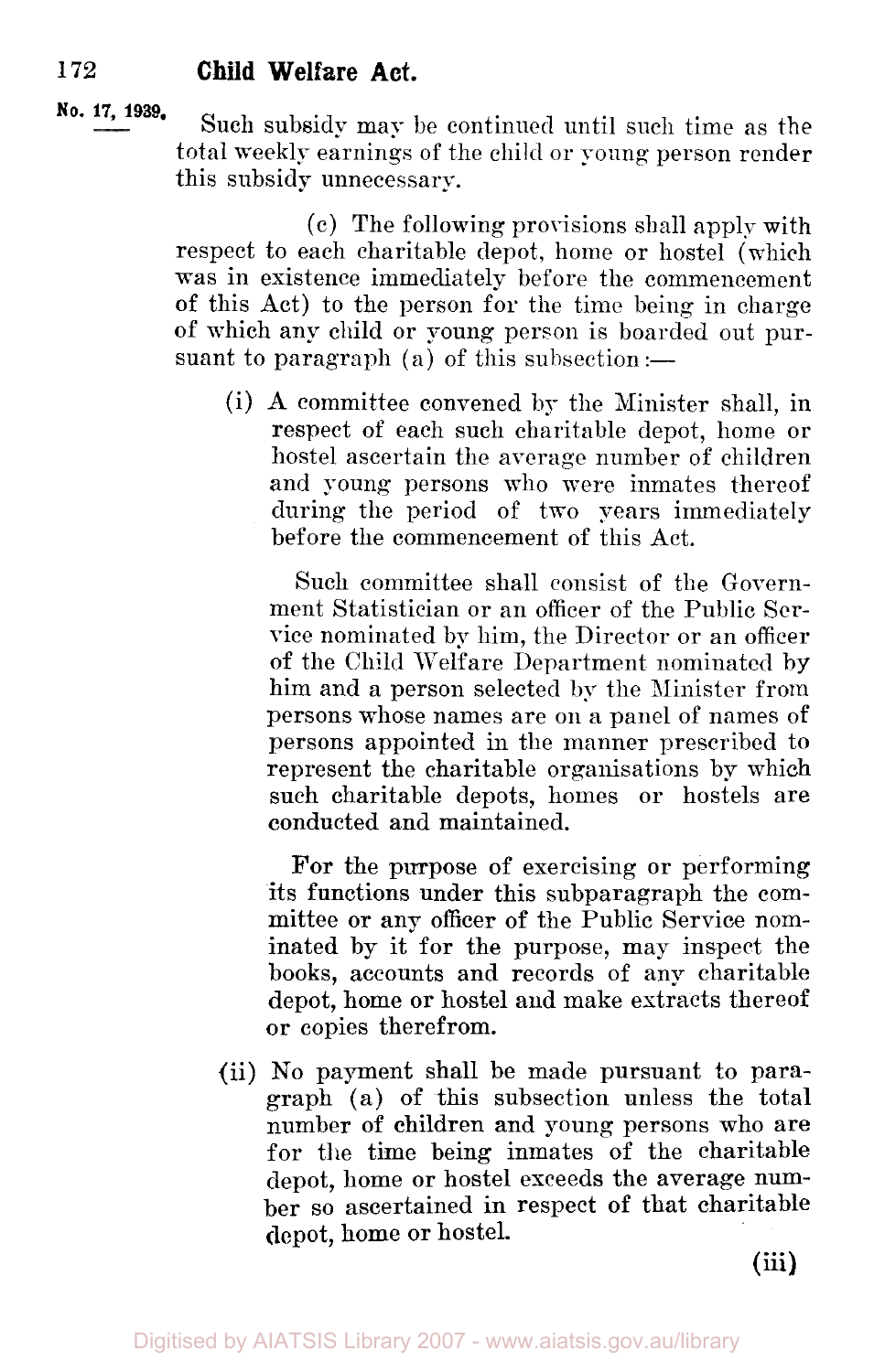**No. 17, 1939.** (iii) **No** payment shall be made pursuant to paragraph (a) of this subsection in respect of a number of children or young persons greater than the number which represents the difference between such total number and such average number.

(d) Where payments are, in accordance with paragraph **(a)** or paragraph (b) of this subsection, made to the person for the time being in charge of any charitable depot, home or hostel an officer appointed for the purpose by the Minister, may, at any time inspect such charitable depot, home or hostel and make such examinations into the state and management thereof and the conditions and treatment of the children and young persons (being inmates thereof) in respect of whom the payments are so made, as he thinks requisite, and the person for the time being in charge of the charitable depot, home or hostel shall afford all reasonable facilities for such inspection and examination.

(e) In this subsection "charitable depot, home or hostel" means a depot, home or hostel established or maintained by a charitable organisation **and**  used wholly or in part for purposes analogous to the purposes referred to in subsection one of section twenty-one of this Act.

**(3)** The Minister may from time to time by writing under his hand, delegate to any specified officer, all or any of the powers conferred by subsection one of this section, and may at any time revoke any such delegation.

No person shall be concerned to see or inquire whether any act, matter or thing done or performed by any officer when purporting to act as delegate of the Minister is or is not authorised by **any** such delegation:

Provided that no delegation of any of the powers referred to in paragraphs (d) (e) (h) and (i) of subsection one of this section shall be construed as authorising the officer to discharge any ward from an institution.

**(4)** The Minister may, upon such terms and conditions as may be prescribed **or** as **he** may, in any special case, approve, place a ward as an adopted boarder in the care of a foster parent.

When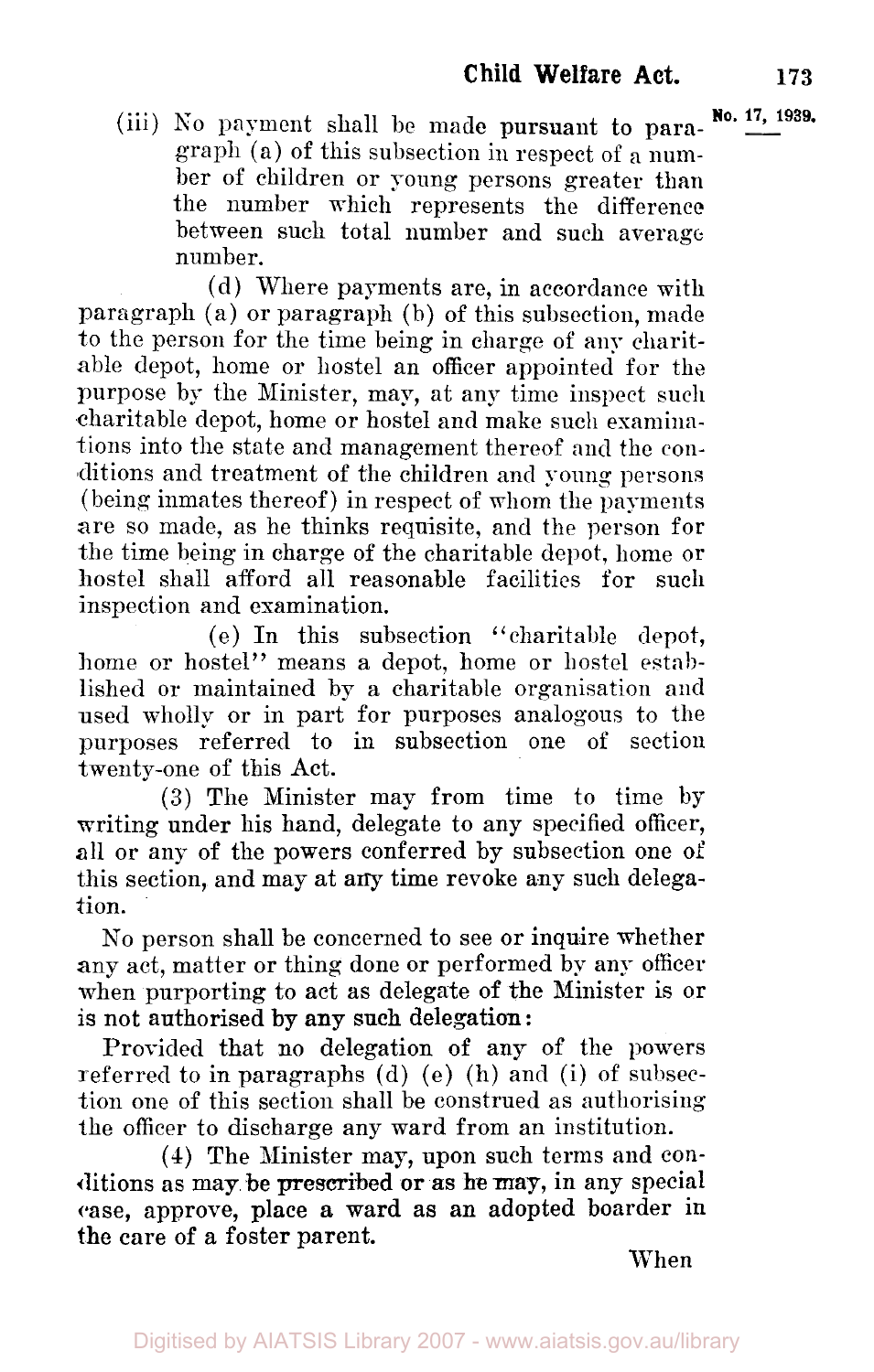#### **No. 17, 1939.**

When such ward is over the maximum age up to which he is compelled by lam to attend school and is to be employed by the foster parent, but the foster parent is unable to pay the prescribed rate of wages the consent of the Minister and of the ward shall be obtained before he is so placed in the care of a foster parent.

**for wards.** 

**Limitation** (5) Payment to a foster parent for any ward shall not extend beyond the time when the ward shall have attained the maximum age up to which he is compelled by law to attend school unless-

- (a) the ward is an invalid or is otherwise incapaci tated; or
- **(b)** the case possesses unusual features which call for special consideration,

and the Minister authorises such payment.

Appren- (6) On attaining the maximum age up to which he<br>therebin or is compelled by law to stand school a word shall exeent. **ticeship placing-out** is compelled by law to attend school a ward shall, except in the circumstances referred to in subsections three and four of this section, or except in such other circumstances as may be prescribed, be placed-out or apprenticed.

> **24.** The Minister may remove any child from any charitable institution, depot, home or hostel supported wholly or in part by grants from the Consolidated Revenue Fund and cause him to be apprenticed, boardedout, placed-out, or placed as an adopted boarder.

> *25.* The Minister may cause to be visited and inspected any child or young person who has been a ward, for any period not exceeding two years after the date upon which such child or young person attains the age of eighteen years.

> **26.** The Minister may deduct from the payments due to any foster parent such amount as may be deemed equiralent to the loss occasioned by the neglect of such foster parent to keep outfits up to the standard prescribed.

**Boarding out institutions**  *1923,* **s. 10. from charitable or homes.**  *cf.* **Act** *No.* **21.** 

**Extension of supervision.**  *Ibid. s. 12.*  **period of** 

**Deduction from foster parent. payments to Ibid.** *s.* **13.** 

PART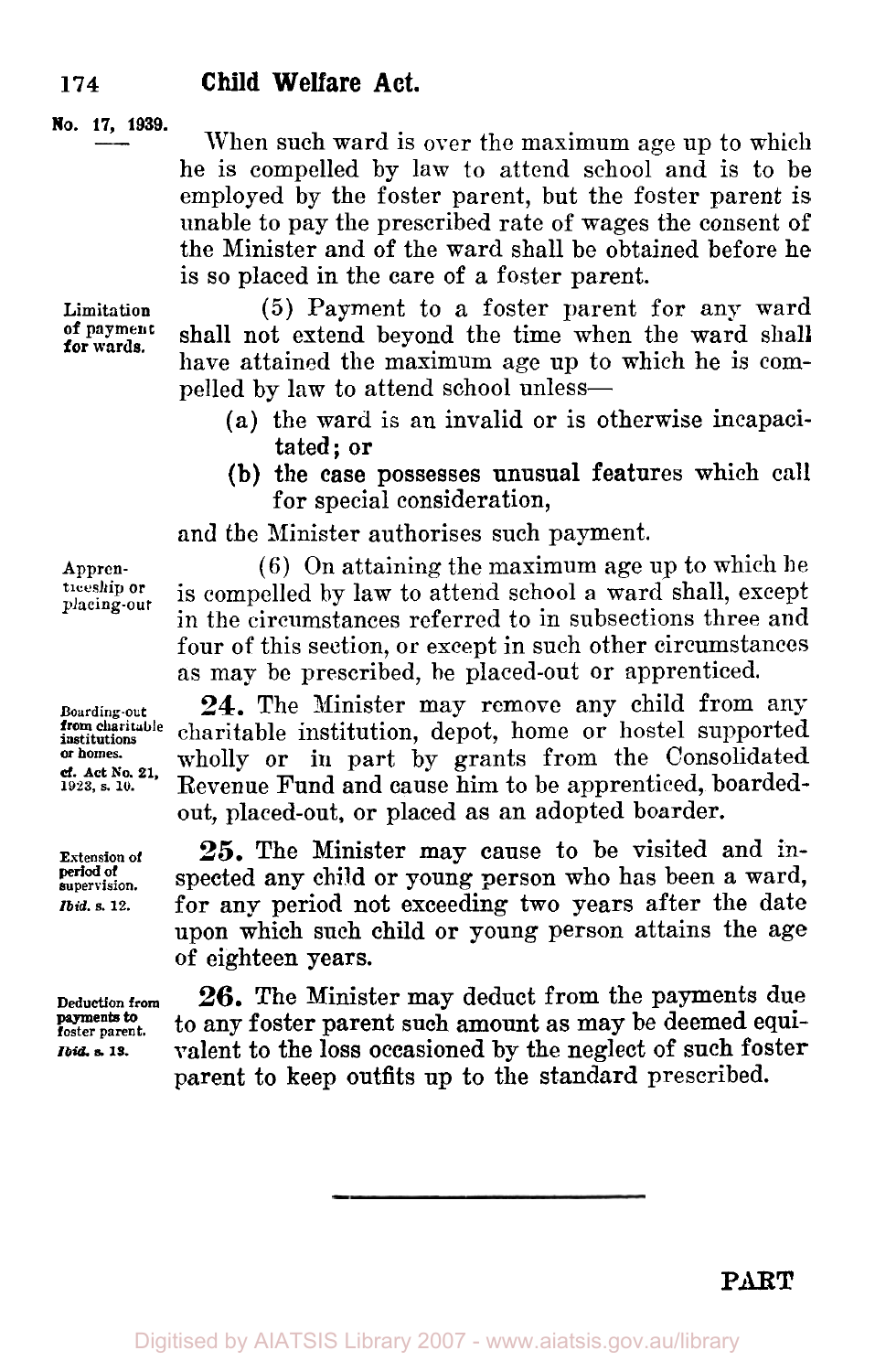# PART VI. **No. 17, 1939.**

ALLOWANCES IN RESPECT OF DESTITUTE CHILDREN **AND**  YOUNG PERSONS LIVING WITH PARENTS.

**27.** (1) The Minister, out of moneys provided by Persons Parliament, may in such circumstances and subject to **receive aid**  such conditions as may be prescribed grant an allowance  $\frac{1}{\epsilon_{f}}$ . Act No. for the support of a destitute child or young person  $t_0$ —  $21,1923$ , **s. 14.** 

- **(a)** the mother when such child or young person is living with her and when such mother *is-* 
	- (i) a widow, or
	- (ii) a deserted wife, or
	- (iii) a wife whose husband is—
		- (a) incapacitated from following **his**  usual or any occupation, or
		- (b) in gaol, **or**
		- (c) an old-age pensioner, **or**
	- **(iv)** a single woman, **or**
	- **(v)** a woman living apart from her husband-
		- (a) under any decree of judicial separation, or
		- (b) under any deed of separation, or
		- *(c)* where a decree nisi in divorce has been made, **or**
	- **(vi)** a woman whose marriage has been **dis**solved by a decree absolute in divorce, or
	- (vii) a woman whose marriage is void or has been annulled by any decree **or** order **of**  the Supreme Court in its matrimonial causes jurisdiction ;
- **(b) a** single woman who has adopted such child **or**  young person when such child or young person is living with her;
- the father, where such child or young person **is**  living with him and where such father is incapacitated from following his usual **or** any occupation, and is-
	- (i) a widower, or
	- (ii) **a** deserted husband, **or**

**(iii)**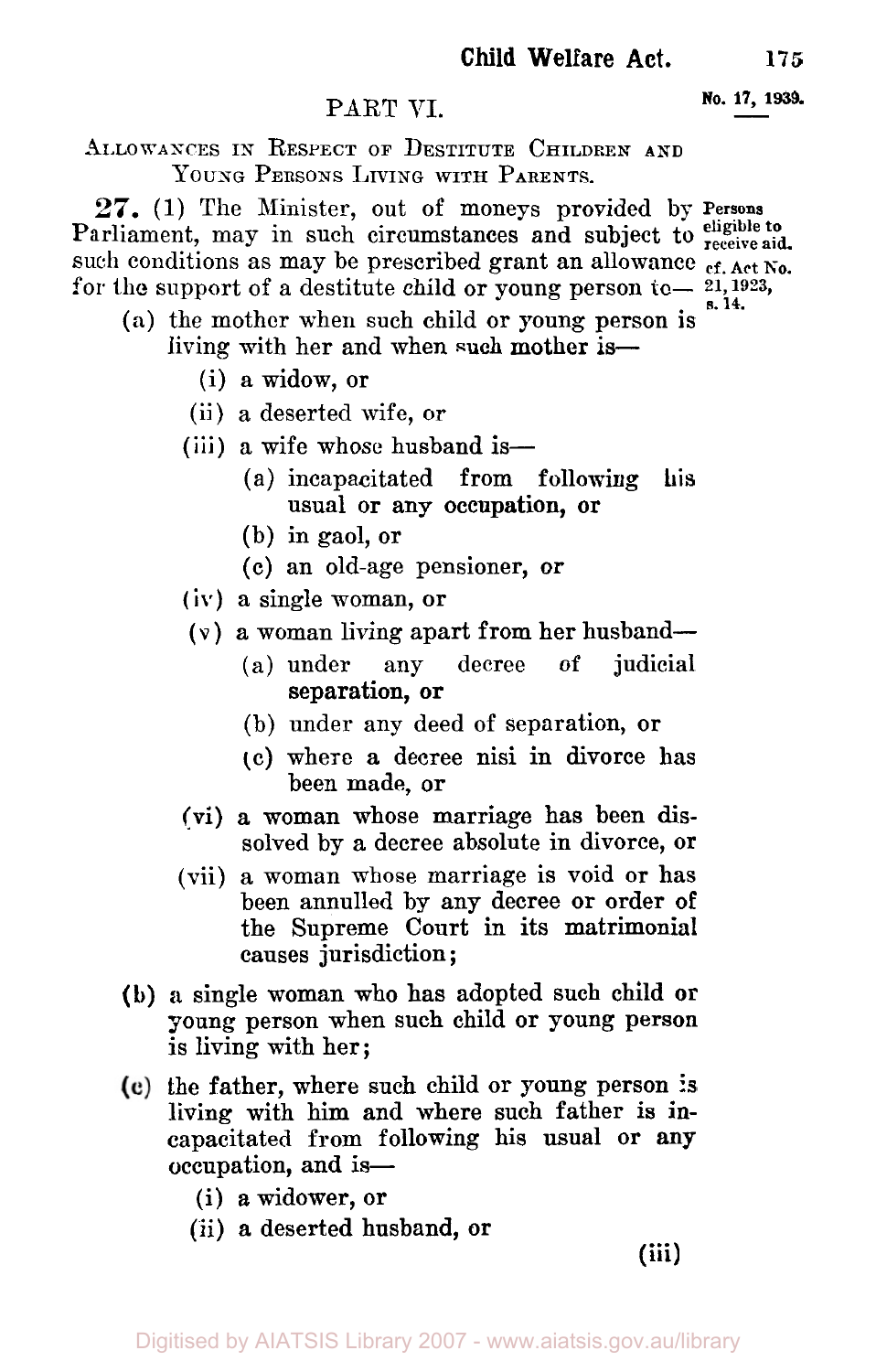**No. 17, 1939.** 

- (iii) a husband whose wife is—
	- (a) incapacitated through mental or bodily infirmity, or
	- (b) in gaol, or
	- **(c)** an old-age pensioner.

(2) This section shall not extend to authorise the granting of an allowance to any widow who is in receipt of a pension under the Widows' Pensions Act, 1925-1937, where any part of the pension is paid to her in respect of the child or young person for whom an allowance is sought under this section.

**Limitation of** payment

**Relation** *to*  **widows'** 

**pensions.** 

**(3)** Payment of an allowance under this Part shall not extend beyond the time when the person in respect of whom the allowance is granted shall have attained the maximum age up to which he is compelled by law to attend school unless-

- (a) the child or young person is an invalid or is otherwise incapacitated ; or
- (b) the case possesses unusual features which call for special consideration,

and the Minister authorises such payment, and in any such case such payment may be continued until the person in respect of whom the allowance is granted attains the age of eighteen pears.

## **PART** VII.

**LICENSING OF PLACES ESTABLISHED OR USED FOR THE RECEP-TION OF CHILDREN APART FROM THEIR PARENTS AND**  OF DAY NURSERIES AND KINDERGARTENS.

**28.** (1) The person in charge of any place established **Licensing of place.**  or used-

**cf. Bet** *No.*  21, 1923, **s.**  *29.* 

- (a) for the reception and care of one or more children under the age of seven years, apart from their mother or other parent, or
- (b) for the purpose of conducting *a* day nursery or kindergarten

shall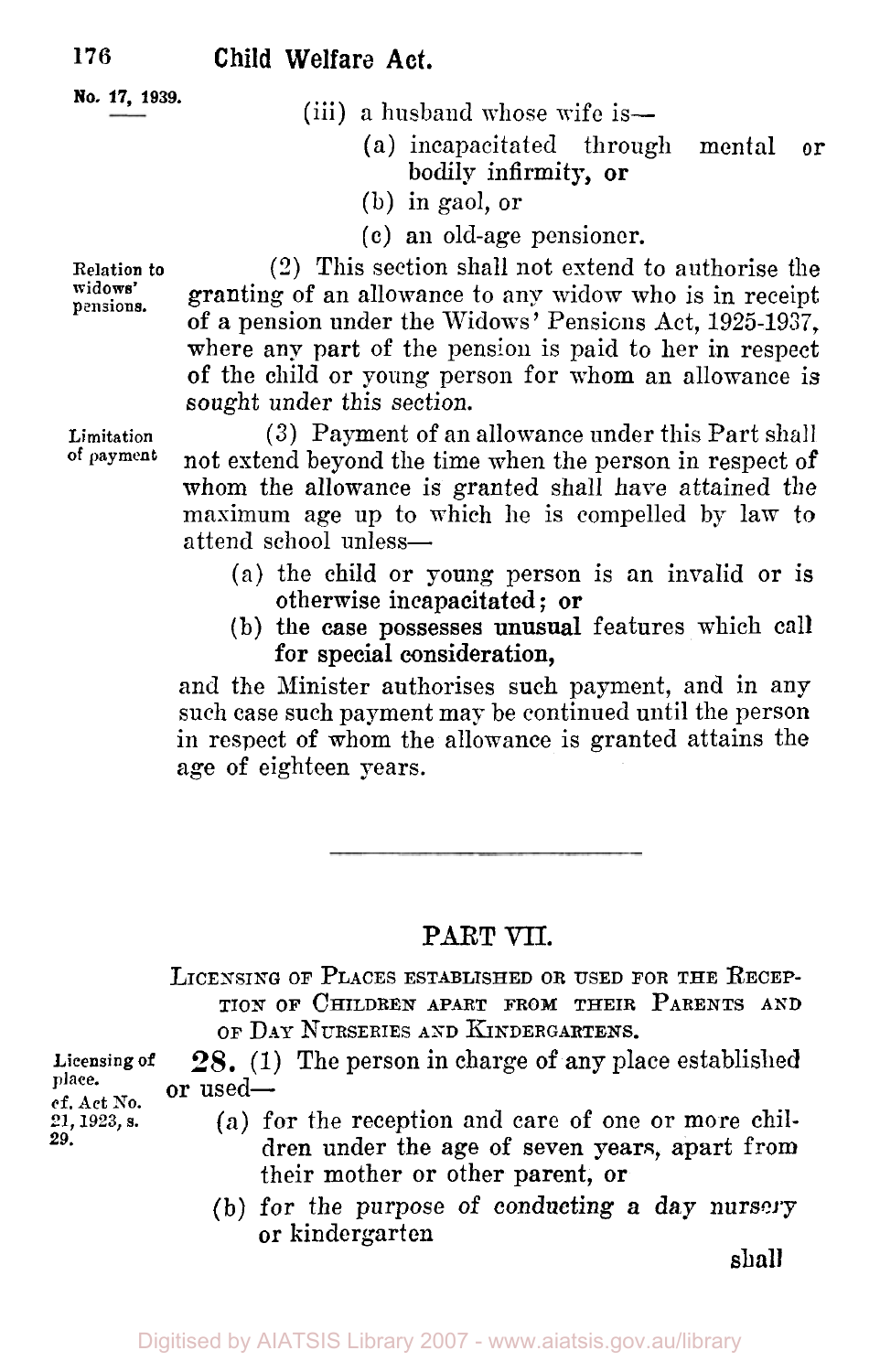shall make application to the Minister in the prescribed  $\frac{N\cdot 17}{4}$  iss. form and manner for a license in respect of such place.

to be made respecting such application and a report to be be **made.**  furnished by an officer. (2) The Minister shall thereupon cause inquiry **Inquiry to** 

**(3)** The Minister upon receiving such report may **Licenses.**  grant or refuse a license in respect of such place; and such license when granted shall remain in force until cancelled by order of a court, but any provision of the license relating to the maximum number of children who will be received and cared for, or, as the case may be, will attend the day nursery or kindergarten, may be varied from time to time by the Minister. Particulars of any such variation may be endorsed on the license.

**(4)** Every license shall be subject to such conditions and requirements as may be prescribed.

person in charge shall keep a register in a form prethe names, sex and age of each child received into the care or charge of such person and the date when such child was so received, and such other particulars as may be prescribed. 29. (1) In every place licensed under this Part the Register to be  $\text{3.654 (1928)}$ .  $\text{3.654 (1928)}$ .  $\text{3.654 (1928)}$ .

person in charge at all reasonable times when the pro- **be produced.**  duction of the same is demanded by the Minister or any officer authorised by the Minister in that behalf, and may be examined and (if the Minister or such officer thinks fit) copies of any entries therein may be made. (2) Every such register shall be produced by the **Register to** 

from a place licensed as aforesaid whether before or on attaining the age of seven years, the person in charge shall enter in such register the time of such removal and the names, addresses and calling or occupation of the person or persons to whom the child is delivered, and if any such person is a married woman the address and calling of her husband; and shall forthwith forward notice of such removal to the Minister. **(3)** Forthwith after the removal of any child **Removal of child.** 

with the provisions of this section shall be guilty of an **(4)** Any person in charge who fails to comply Penalty, offence against this Act.

**30.**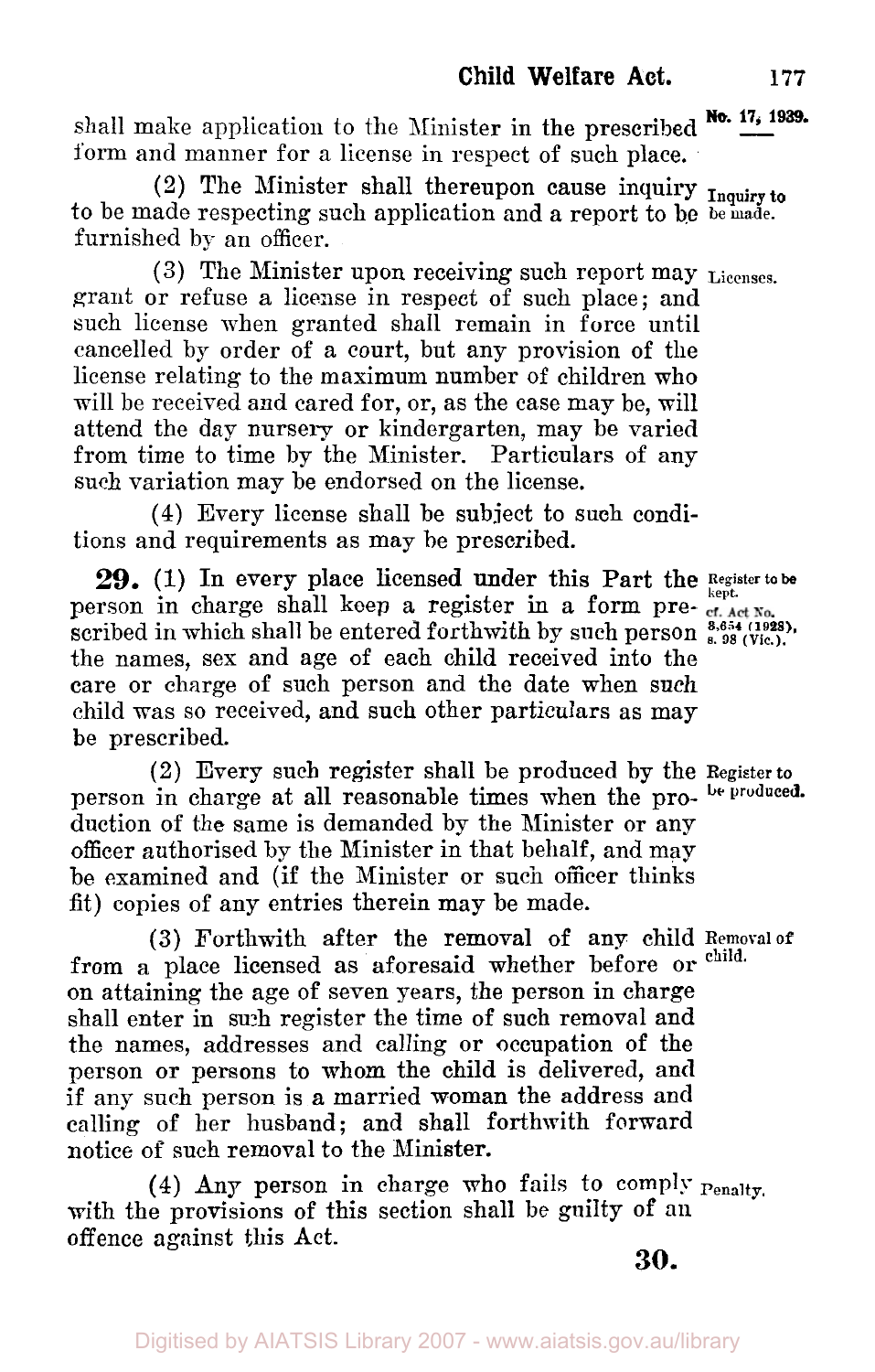#### **No. 17, 1939.**

**Officer may inspect. cf. Act** *No.*  **21, 1923, s. 30.** 

**30.** (1) For the purpose of making any inquiry and report under section twenty-eight of this Act respecting any place, or for the purpose of ensuring that the prescribed conditions and requirements are complied with, any officer may, at any time, enter the place and inspect it and the children who are inmates thereof; and the person in charge of the place shall afford all reasonable facilities for such inspection.

(2) In making any inspection the officer may, **if**  he thinks fit, be accompanied by a medical practitioner **or a** police constable, **or** by both.

**(3)** The Minister at any time, by writing under his hand, may order that the provisions of this section shall not apply in any case where he is satisfied that its application is unnecessary.

**31.** (1) Where, on any inspection of a licensed place, it appears that any of the prescribed conditions or requirements are not complied with, the Director may give directions in writing to the person in charge to ensure a compliance with such conditions or requirements, failing which the license of such place may **be**  cancelled by a court.

**(2)** The person in charge of any such licensed place who fails to comply with such directions shall **be**  guilty **of** an offence against this Act and upon conviction the license may be cancelled by a court.

**(3)** The Court, on cancellation of the license of any place of the nature referred to in paragraph (a) **of**  subsection one of section twenty-eight of this Act, may direct that any child who is an inmate of such place, be-

(a) restored to the custody of a parent; or

- (b) released to the care **of** the Minister to **be** dealt with as a ward admitted to State control; or
- (c) released to the care of any other person.

**32.** The person in charge **of** any place which is required to be licensed under this Part and is not licensed shall be liable to a penalty not exceeding twenty-five pounds, and, where the place is a place of the nature referred to in paragraph (a) of subsection one **of** section twenty-eight of this Act, any child who is an inmate **of**  such place may be removed therefrom **and** taken to **a**  shelter,

**Exemption by Minister.** 

**Where conditions of**   $\boldsymbol{\delta}$ observed. *Ibid. S.* **31.** 

**Disposal of children.** 

**Penalties on person in charge of unlicensed**  *place*  **cf.** *Ibid.* **s. 32.** 

**178**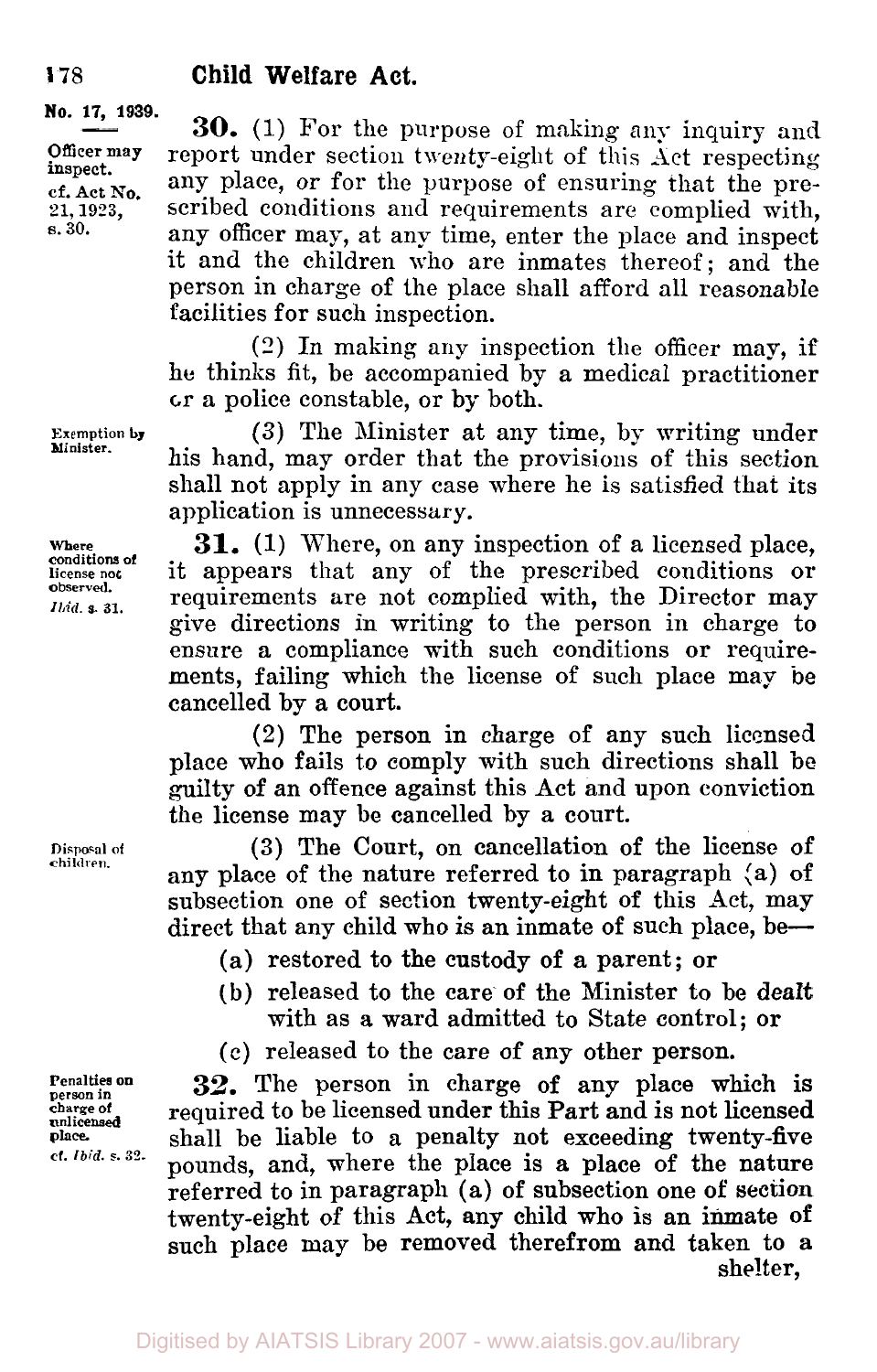shelter, there to remain until a court orders him to be **No. 17, 1939.** restored to the custody of his parent or released to the care of the Minister to be dealt with as a ward admitted to State control, or released to the care of any other person.

**33.** (1) No person shall, without a written order of **Regulating** a court specifying the terms on which the child may be children under received, receive into his care any child under the age  $\frac{1}{c}$  of  $\frac{1}{c}$  and  $\frac{1}{c}$  and  $\frac{1}{c}$  and  $\frac{1}{c}$  and  $\frac{1}{c}$  and  $\frac{1}{c}$  and  $\frac{1}{c}$  and  $\frac{1}{c}$  and  $\frac{1}{c}$  and  $\frac{1}{c}$  and  $\frac{1}{c}$  and of seven years to rear, nurse, or otherwise maintain, **1923, s.33.**  apart from his mother or other parent, in consideration of the payment to such person of any sum of money or other valuable consideration otherwise than by way of periodical instalments. No such instalment shall be paid for more than four weeks in advance, nor exceed the sum of fifty shillings per week. Any person receiving or agreeing to receive payment contrary to this section shall be guilty of an offence against this Act.

A court having made an order under this section shall forthwith forward a copy of the order to the Director.

(2) This section shall not apply to the manager or officers of any institution supported wholly or in part by public subscription, or by private charity where such institution is open to State inspection, or controlled by the State; nor to any person exempted for the time being from the operation of this section by the Minister.

**(3)** The Director shall, if required, receive from anyone wishing to place a child under the age of seven years in the care of the person in charge of any place licensed under section twenty-eight of this Act, a sum of money from which he shall make to such person such payments as may be agreed upon but not exceeding the instalments specified in subsection one of this section.

**34.** (1) Every person who receives into his care in **Registration**  any place licensed under this Part, any child under of children. the **age** of seven years to rear, nurse, or otherwise main- *Ibid. s. 34.*  tain for payment shall within seven days register **or**  cause to be registered with the Director in the prescribed form the particulars prescribed.

**(2)** Any person who fails **to** comply with the provisions of this section shall be guilty **of** an offence against this Act.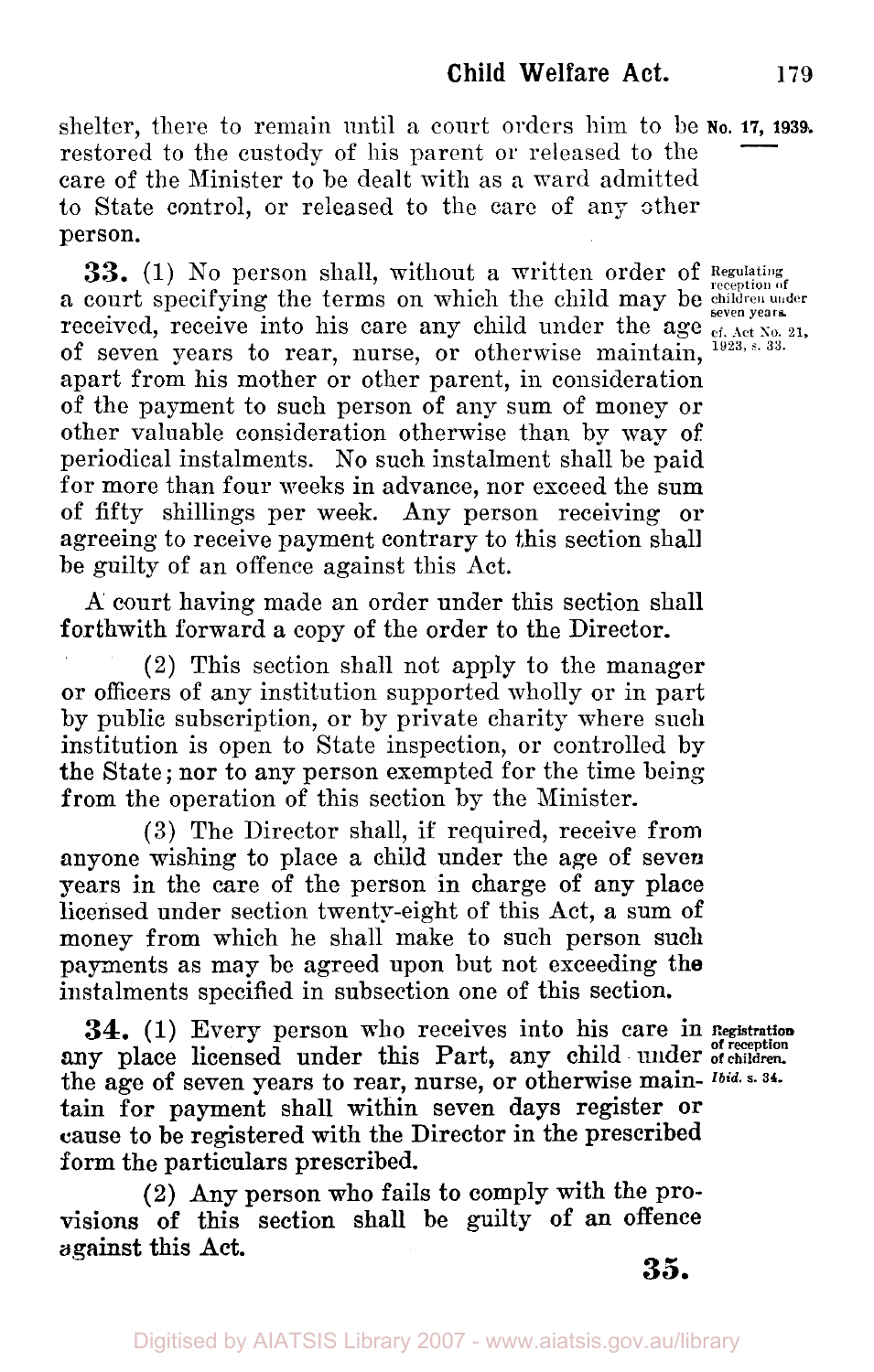**No. 17, 1939.** 

address to be **registered.** 

**Notice to be death or given** *of*  cf. *Ibid.* s. 36. **child.** 

**35.** (1) If the person in charge of any place licensed under this Part changes his place of abode, or relinquishes the care of any child in such place, he shall forthwith forward a notice of such change or relinquishment to the Director in the form prescribed. **17, 1939.**<br> **35.** (1) If the person<br>
change of under this Part changes headdress to be the care of any child in<br>
ret. Act No. 21, forward a notice of such<br>
Director in the form pres

> (2) Any person who fails to comply with this section shall **be** guilty of an offence against this Act.

> **36.** (1) The person in charge of any place licensed under this Part shall, immediately after the death in such **s. 36,** place of any child required to be registered in accordance with this Part, give notice of such death to the officer in charge at the nearest police station and to the Director.

> (2) Such officer in charge of police shall make inquiry and report to the coroner for the district, or if the exigencies of the case so require to a justice, whether an inquest or magisterial inquiry respecting the cause **of**  death is necessary.

**Notices may be 37.** Where by the provisions of this Part any person is required to forward **a** notice to, or to effect **a** registracf. Act No. **i** ion of particulars with, the Director, such notice or  $\frac{3,654}{6.98}$  (yie.). particulars of registration shall be in writing, and, particulars of registration shall be in writing, and, unless delivered personally by such person, shall be forwarded by registered post.

> **38.** (1) The provisions of this Part shall not apply to an incorporated hospital or separate institution within the meaning of the Public Hospitals Act, **1929-1937,** or to *a*  private hospital licensed under the Private Hospitals Act, 1908, or in **a** case where the person having the care of a child is a relation by blood of the child or is a person *to* whom the custody of the child has been given by any competent court or by deed or will or is **a** person in whose care the child has been placed by the Minister or by the Director or an officer pursuant to Part V of this **Act.**

**(2)** The provisions **of** section twenty-nine **and of**  sections thirty-three to thirty-seven both inclusive shall not apply to or in respect **of** any place **of** the nature referred to in paragraph (b) *of* subsection one **of** section twenty-eight of this Act.

**forwarded by post.** 

**Exemption.** 

**PART**